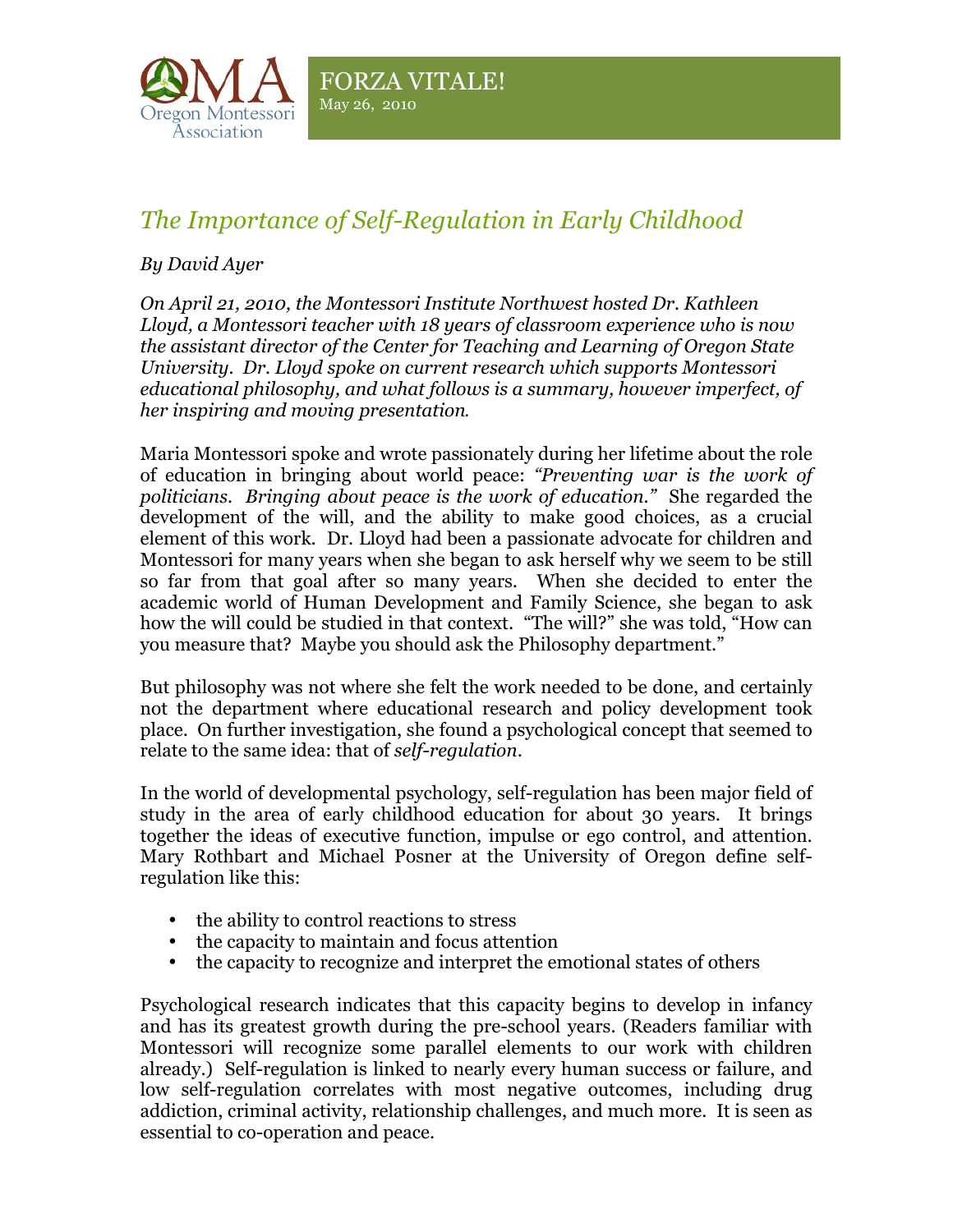The human development literature presents a received and accepted view of activity that supports the growth of self-regulation. Foremost are caring, loving, supportive relationships with children. We know that nothing can move develop well without respect, rapport, and connection. In addition, children have been shown to develop self-regulation through conflict and negotiation, especially successfully mediated and resolved conflict. Montessori does well in both of these areas, with its mixed-age classrooms which provide time for the development of relationships, and with its emphasis on conflict resolution within the classroom. 'Play-based' programs are also well-supported by educational research, and Montessori's de-emphasis on dramatic play is one reason we are not well-represented in the academic mainstream.

New research is emerging, however, which adds to this picture. Functional magnetic resonance imaging (or fMRI) suggests that self-regulation is a complex behavioral system in the brain that can be activated through interaction with the environment. Further, a specific type of interaction and activity seems to activate this system. This activity is known as *effortful control*, which is itself a behavioral system which allows for voluntary control of emotions and behavior.



Five-year-old doing four digit addition with stamp game.

Effortful control itself is a new addition to the Rothbart and Derryberrry's model of temperament. Temperament is considered a framework that underlies human personality, and is thought to be biologically or neurologically bases and to some extent hereditary. Temperamental traits are thought to be fairly stable, although subject to some influence from environment. The effortful control trait is defined as "voluntary control versus automatic or recursive behavior," or the ability to activate behaviors when necessary—even when you don't want to.

Obviously, children are not always capable of activating or inhibiting behavior, even when it is in their own self-interest to do so. However, the development of this ability follows a well-established trajectory. Under 22 months of age, it is described as 'modestly coherent.' By 33 months, it is typically highly coherent; by 45 months it is stable, and robust differences can be seen between individuals; and by four years, it is stable over time and comparable to IQ.

A strong effortful control system brings many benefits. It has been shown to be protective against a range of behavioral disorders. Effortful control is associated with lower levels of psychopathology and maladjustment, with the development of empathy, and with less delinquent behavior, aggression, and depression in young adolescents. Effortful control is seen in this model as a key component of self-regulation, and low self-regulation is associated with a host of behavior problems.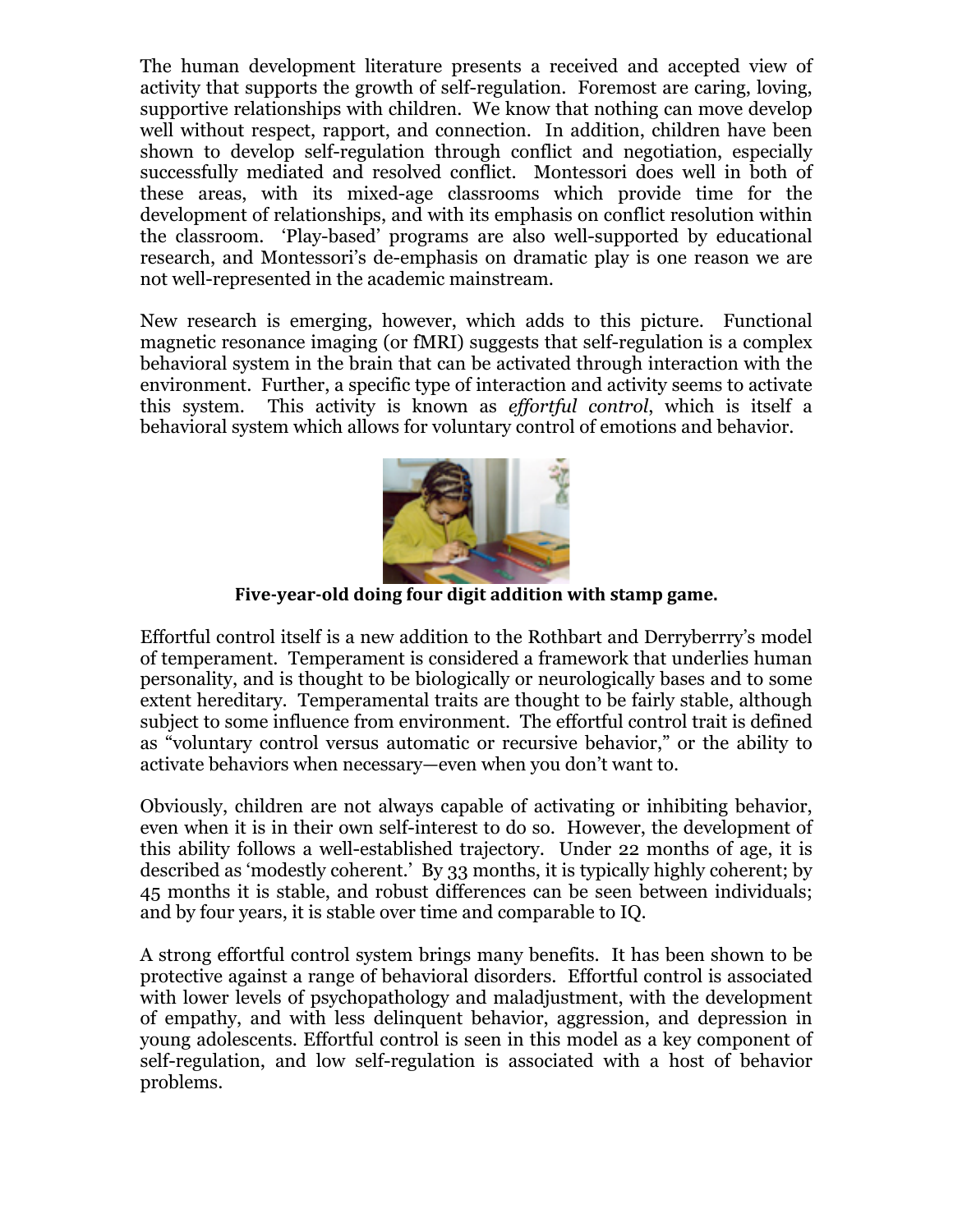So what can we do to support this aspect of temperament? It turns out that this aspect is supported by yet another behavioral system, the *executive attention network*. This is a system in the brain responsible for attention, focus, and decision-making, which experiences considerable development both naturally and in response to the environment between the ages of two and seven. In addition, Mihaly Csikszentmihalyi's research into *optimal experience theory*, popularized as *flow* in his book with that title, also relates to effortful control and hence self-regulation. Csikszentmihalyi's 'flow' state occurs when a subject is working at a high level of skill offering a high level of challenge, so control, focus, and the executive functioning systems of the brain are all called upon to function at their highest levels. The ability to sustain attention, as in the 'flow' state, supports self-regulation throughout the entire human lifespan. These findings spurred one researcher to suggest, a systematic training of attention might be an important addition to preschool education.

How does this all relate to Montessori? As part of her research, Dr. Lloyd conducted extensive interviews with AMI Montessori teacher trainers, the professionals with the fullest and most representative understanding of the Montessori approach. Without being prompted with terms from Lloyd's human development research, the trainers' description of the development of the firstplane child, and in particular the concept of *normalization*, resonated strongly with the research findings.



**Five-year-old focusing on trinomial cube.**

Research has indicated that children have an innate potential for effortful control, and hence self-regulation, as part of their temperament. Temperament is inborn, yet plastic in response to environment. Dr. Montessori observed that when the environment is appropriately prepared, a form of self-regulation spontaneously emerges which she termed *normalization*. According to the trainers,

*Normalization is an observable phenomenon which occurs after children are given freedom to follow their interests, using their hands and minds to engage in purposeful work that results in an experience of deep mental concentration.*